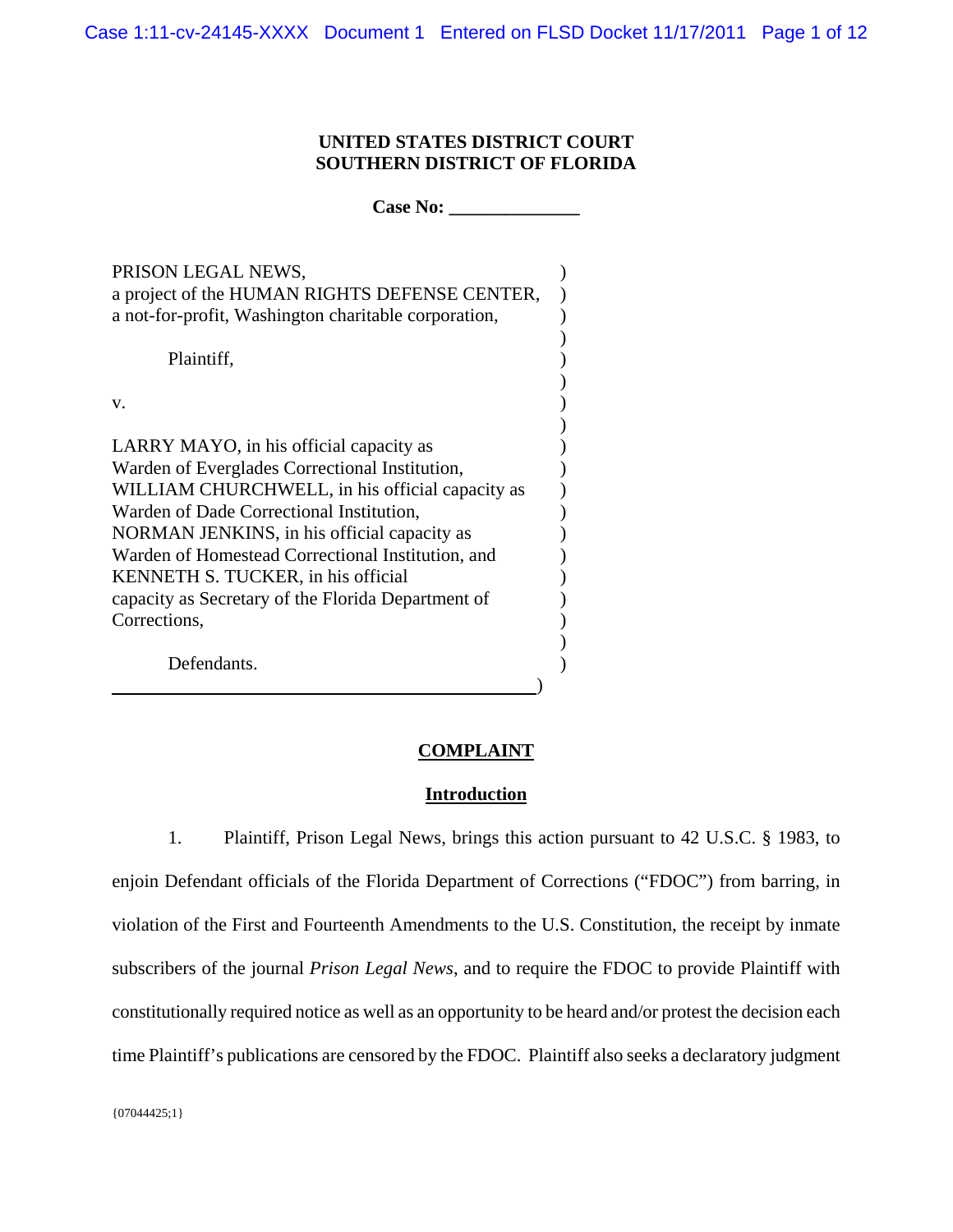that Rule § 33-501.401(3), F.A.C., is unconstitutional as applied by the FDOC to Plaintiff, because it is used by the FDOC to justify the prohibition on sending literature to inmates, which has adversely affected Plaintiff's services to Florida's inmates.

2. Plaintiff brings this action because the FDOC has repeatedly ignored its constitutional duty to allow Plaintiff's publications into FDOC institutions. The FDOC has disregarded previous rulings by the Eleventh Circuit on this issue, and has continued to censor these publications despite previously changing their policy to allow these same publications and rendering an earlier identical lawsuit moot.

3. Plaintiff has worked for years to provide news and information to inmates regarding their education, well-being, and safety, while abiding by the guidelines of the institutions into which they send their publications. The FDOC's ever-changing policies have injured Plaintiff, as well as the inmates with whom they correspond, because the FDOC continues to deny Plaintiff the right to send inmates publications designed to benefit them, both while incarcerated and after their release.

### **Jurisdiction and Venue**

4. Jurisdiction of this Court is invoked under 28 U.S.C. § 1331 (federal question), as this action arises under the Constitution and laws of the United States, and pursuant to 28 U.S.C. § 1343 (civil rights), as this action seeks redress for civil rights violations under 42 U.S.C. § 1983.

5. Plaintiff's claims for relief are predicated upon 42 U.S.C. § 1983, which authorizes actions to redress the deprivation, under color of state law, of rights, privileges and immunities secured to the Plaintiff by the First, Fifth, and Fourteenth Amendments to the U.S. Constitution and laws of the United States.

-2-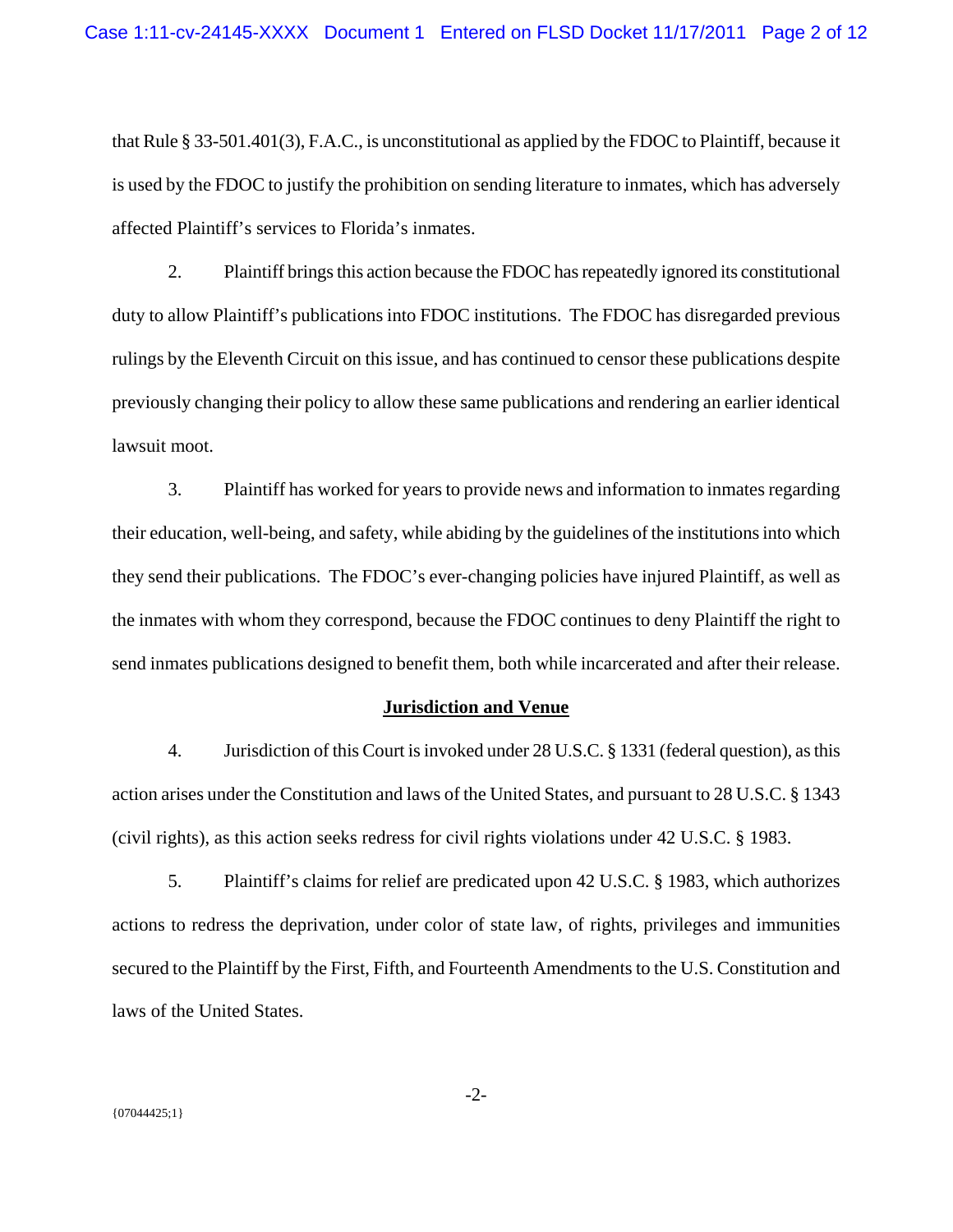6. This Court has jurisdiction over claims seeking declaratory and injunctive relief pursuant to 28 U.S.C. §§ 2201 and 2202, and Rule 57 of the Federal Rules of Civil Procedure.

7. Plaintiff's claim for attorneys' fees and costs is predicated upon 42 U.S.C. § 1988, which authorizes the award of attorneys' fees and costs to prevailing plaintiffs in actions brought pursuant to 42 U.S.C. § 1983.

8. Venue properly lies in this division of the Southern District of Florida pursuant to 28 U.S.C. § 1391 and Local Rule 3.4(d), S.D. Fla. Defendants Mayo, Churchwell and Jenkins all reside in the Southern District of Florida, and "a substantial part of the events or omissions giving rise to the claim" occurred in this division of the Southern District of Florida.

9. Plaintiff seeks temporary, preliminary, and permanent injunctive relief pursuant to Rule 65, Federal Rules of Civil Procedure.

#### **Parties**

10. Plaintiff, Prison Legal News ("PLN"), is a project of the Human Rights Defense Center, a not-for-profit, Washington charitable corporation under IRS Code § 501(c)(3), with offices in Brattleboro, Vermont. PLN publishes *Prison Legal News*, a monthly journal of prison news and analysis.

11. Defendant, Larry Mayo, is the Warden of Everglades Correctional Institution ("Everglades"), located in Miami, Florida, within the division and district of this Court. Everglades confines a large number of inmates who have sought and been prohibited by Defendants from receiving Plaintiff's publications. Defendant Mayo has authority pursuant to Rule § 33-501.401, F.A.C., to impound incoming mail, including Plaintiff's publications, and is required by Rule § 33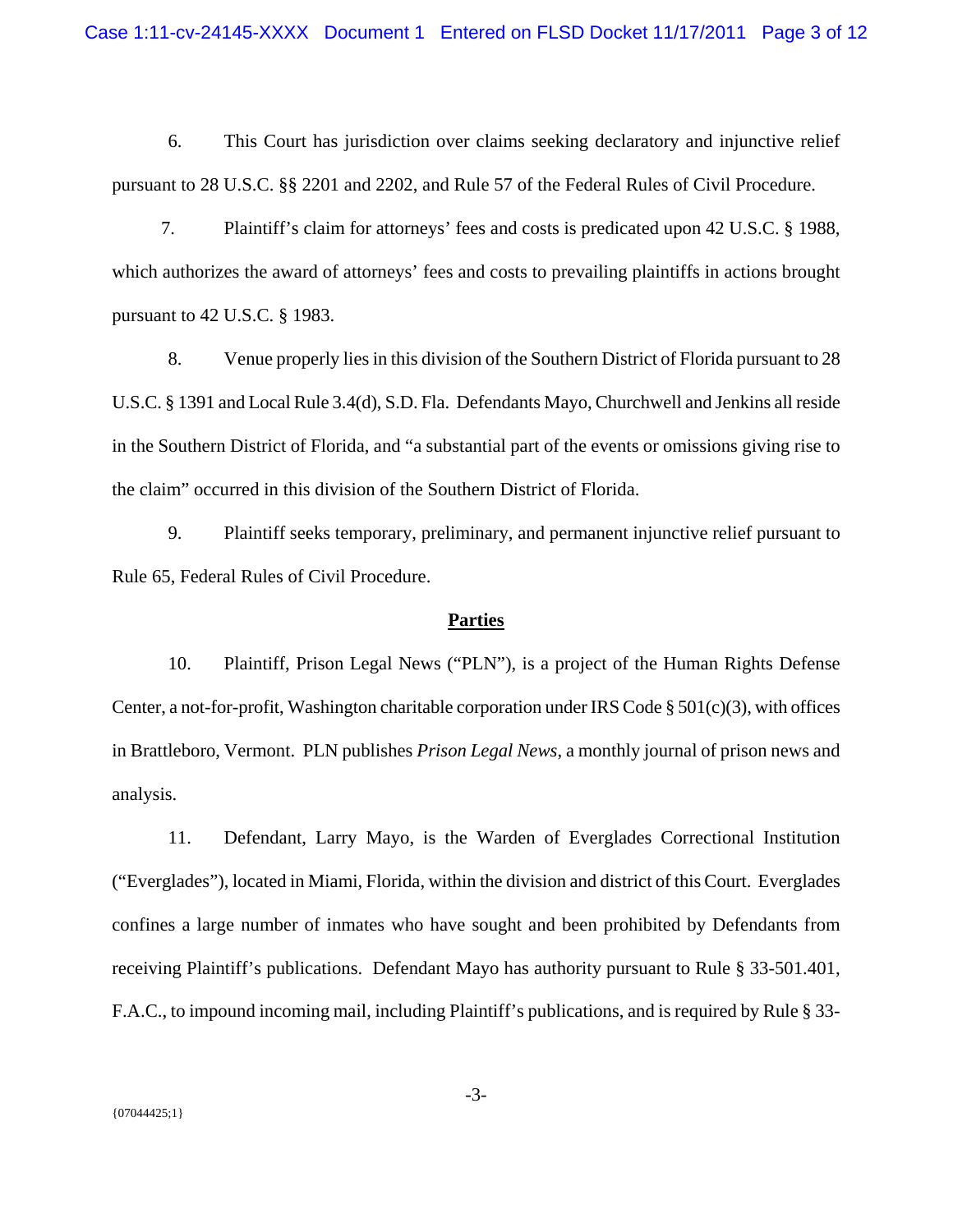501.401, F.A.C., to notify Plaintiff that its mail has been censored. Defendant Mayo is sued in his official capacity for injunctive and declaratory relief, attorneys' fees and costs.

12. Defendant, William Churchwell, is the Warden of Dade Correctional Institution ("Dade"), located in Florida City, Florida, within the division and district of this Court. Dade confines a large number of inmates who have sought and been prohibited by Defendants from receiving Plaintiff's publications. Defendant Churchwell has authority pursuant to Rule § 33- 501.401, F.A.C., to impound incoming mail, including Plaintiff's publications, and is required by Rule § 33-501.401, F.A.C., to notify Plaintiff that its mail has been censored. Defendant Churchwell is sued in his official capacity for injunctive and declaratory relief, attorneys' fees and costs.

13. Defendant, Norman Jenkins, is the Warden of Homestead Correctional Institution ("Homestead"), located in Florida City, Florida, within the division and district of this Court. Homestead confines a large number of inmates who have sought and been prohibited by Defendants from receiving Plaintiff's publications. Defendant Jenkins has authority pursuant to Rule § 33- 501.401, F.A.C., to impound incoming mail, including Plaintiff's publications, and is required by Rule § 33-501.401, F.A.C., to notify Plaintiff that its mail has been censored. Defendant Jenkins is sued in his official capacity for injunctive and declaratory relief, attorneys' fees and costs.

14. Defendant, Kenneth S. Tucker, is the Secretary of the FDOC. Under Defendant Tucker's control, the FDOC manages all correctional facilities within the state of Florida. Defendant Tucker has ultimate responsibility for the promulgation and enforcement of all FDOC rules, policies and procedures, and administrative code provisions, and is responsible for the overall management of the Florida prison system. As Secretary, Defendant Tucker is the highest ranking official of the FDOC, and is responsible for the enactment and enforcement of Rule § 33-501.401(3),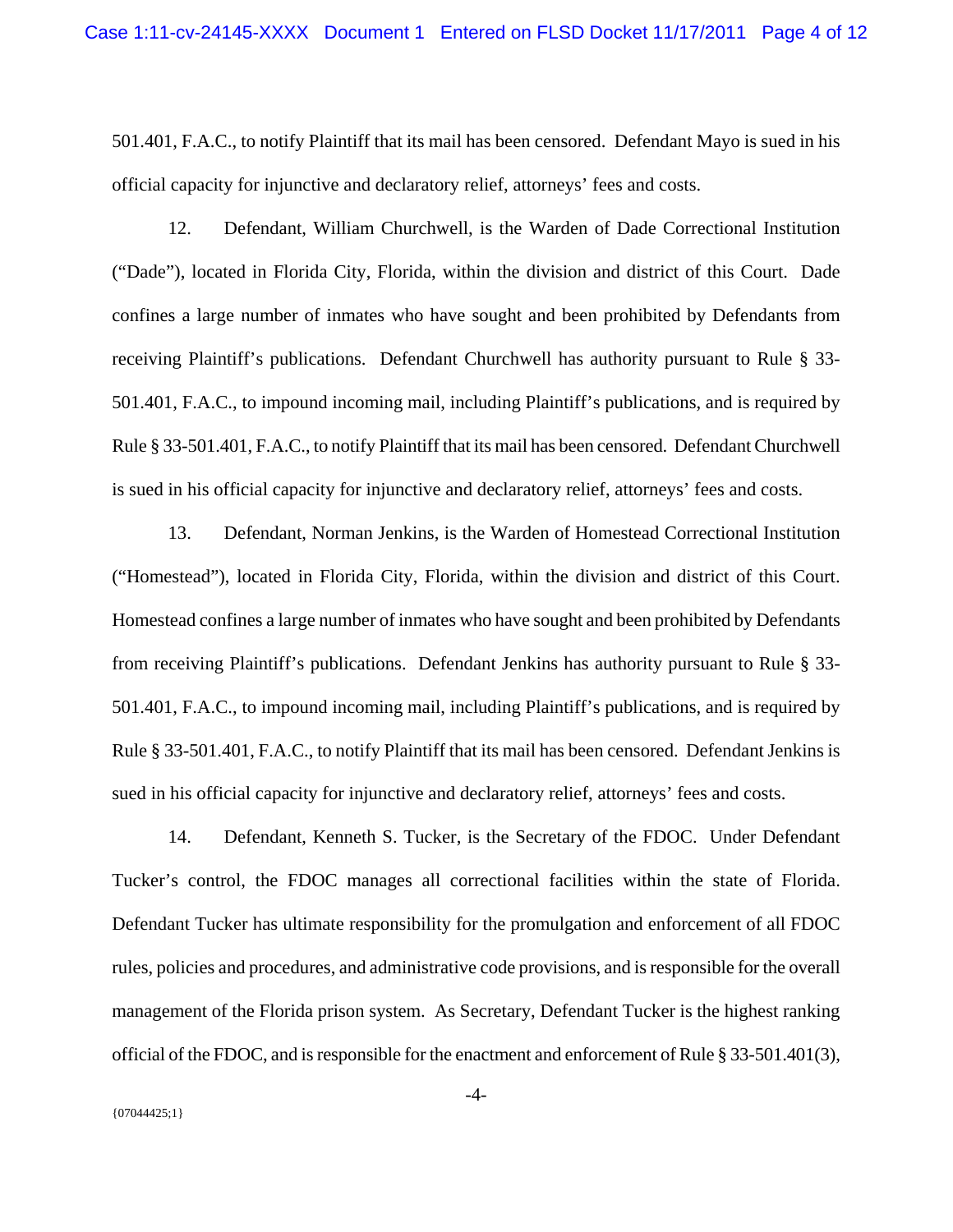F.A.C. Defendant Tucker is sued in his official capacity for injunctive and declaratory relief, attorneys' fees and costs.

15. The actions of all Defendants as alleged herein were taken under the authority and color of state law.

## **Factual Allegations**

16. Plaintiff, PLN, is the publisher of a monthly magazine, *Prison Legal News*, and a distributor of books and other materials pertaining to the legal rights of prisoners and the conditions affecting prisoners.

17. The purpose of PLN, as stated in its Articles of Incorporation, Article III, Part 6, is to educate prisoners and the public about the destructive nature of racism, sexism, and the economic and social costs of prisons to society.

18. For the past 21 years, the core of PLN's mission has been public education, advocacy and outreach on behalf of, and for the purpose of assisting, prisoners who seek legal redress for infringements of their constitutionally guaranteed and other basic human rights.

19. *Prison Legal News* is comprised of writings from legal scholars, attorneys, inmates and news wire services. *Prison Legal News* has approximately 7,000 subscribers in the United States and abroad, including subscribers in prisons in all 50 states. *Prison Legal News* has numerous prisoner subscribers in the Florida state correctional system, including facilities organized and run by the FDOC, such as the institutions run by defendants Mayo, Churchwell and Jenkins. Subscribers to *Prison Legal News* also include attorneys, judges, journalists, academics, and others who have an interest in topics included in the magazine.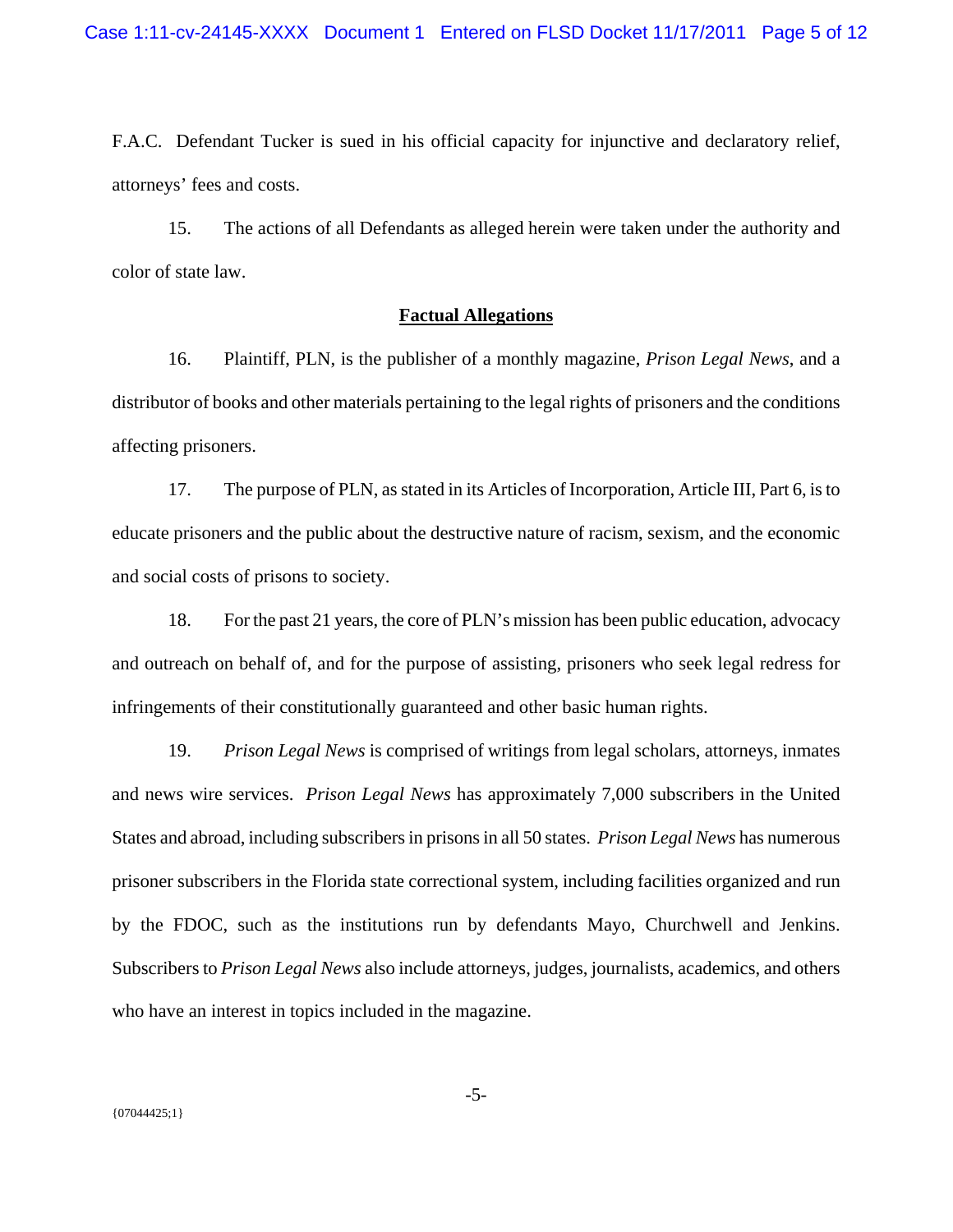20. Plaintiff's publications, books and other materials, as described above, are political

speech and social commentary, which are at the core of First Amendment values and are entitled to

the highest protection afforded by the U.S. Constitution.

21. Rule § 33-501.401(3), F.A.C., provides:

(3) Inmates shall be permitted to receive and possess publications per terms and conditions established in this rule unless the publication is found to be detrimental to the security, order or disciplinary or rehabilitative interests of any institution of the department, or any privately operated institution housing inmates committed to the custody of the department, or when it is determined that the publication might facilitate criminal activity. *Publications shall be rejected when one of the following criteria is met:* 

(l) *It contains an advertisement promoting any of the following where the advertisement is the focus of, rather than being incidental to, the publication or the advertising is prominent or prevalent throughout the publication.* 

- *1. Three-way calling services;*
- *2. Pen pal services;*
- *3. The purchase of products or services with postage stamps; or*
- *4. Conducting a business or profession while incarcerated.*

(emphasis added).

…

22. Defendants, by and through their application of Rule § 33-501.401(3), F.A.C., have caused substantial harm to Plaintiff. The effect of Rule § 33-501.401(3), F.A.C., is to deny Plaintiff its right to send literature to its inmate subscribers. Since Defendants' application of Rule § 33- 501.401(3), F.A.C., to Plaintiff, Plaintiff has been unable to send its publications to FDOC inmate subscribers. As such, Rule § 33-501.401(3), F.A.C., substantially chills Plaintiff's ability to communicate with its inmate subscribers, and violates Plaintiff's rights under the First and Fourteenth Amendment.

23. This is not the first time that Plaintiff has been forced to file suit in order to ensure that the FDOC complies with its constitutional obligations with regard to these publications.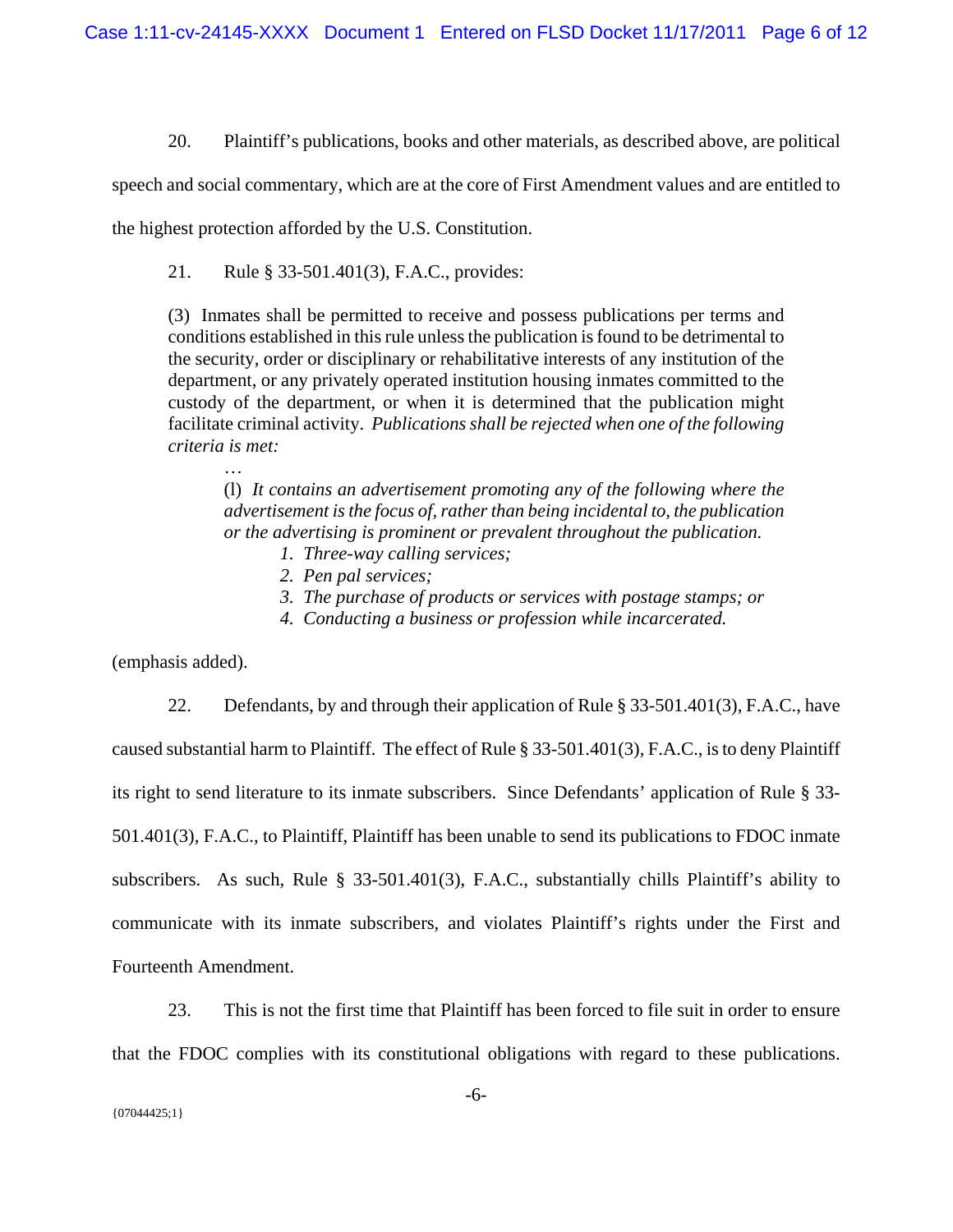Initially, Plaintiff was able to send its publications to FDOC inmate subscribers without incident. Beginning in approximately February 2003, the FDOC refused to allow delivery of *Prison Legal News*, citing Rule § 33-501.401, F.A.C. This censorship was based on advertisements in *Prison Legal News*, which included three-way calling services, pen-pal services, and advertisements concerning the sale of postage stamps and inmate artwork. This censorship and refusal to allow delivery of *Prison Legal News* occurred even though the FDOC had previously approved subscriptions to *Prison Legal News*. Nonetheless, the FDOC refused to deliver the subscriptions, and Plaintiff filed suit.

24. During the lawsuit that ensued, the FDOC amended Rule § 33-501.401, F.A.C., three separate times to allow *Prison Legal News*, and Plaintiff's other publications, to be sent into FDOC institutions. *See Prison Legal News v. McDonough*, 200 Fed. App'x 873, 875-76 (11th Cir. 2006). Based solely on these changes in policy, as well as the FDOC's representation to the Court that they would not resume the impoundment of *Prison Legal News*, the Middle District of Florida, and later the Eleventh Circuit, found the case to be moot. *See id.* at 878 ("[A]lthough the FDOC previously wavered on its decision to impound [Prison Legal News], it presented sufficient evidence to show that it has 'no intent to ban PLN based solely on the advertising content at issue in this case' in the future … and that the magazine will not be rejected based on its advertising content … We have no expectation that FDOC will resume the practice of impounding publications based on incidental advertisements.").

25. Despite the FDOC's representation to the district court and the Eleventh Circuit, the FDOC – through Defendants – again revised the challenged rule in 2009 and began to again impound and censor *Prison Legal News* and Plaintiff's other publications based solely on their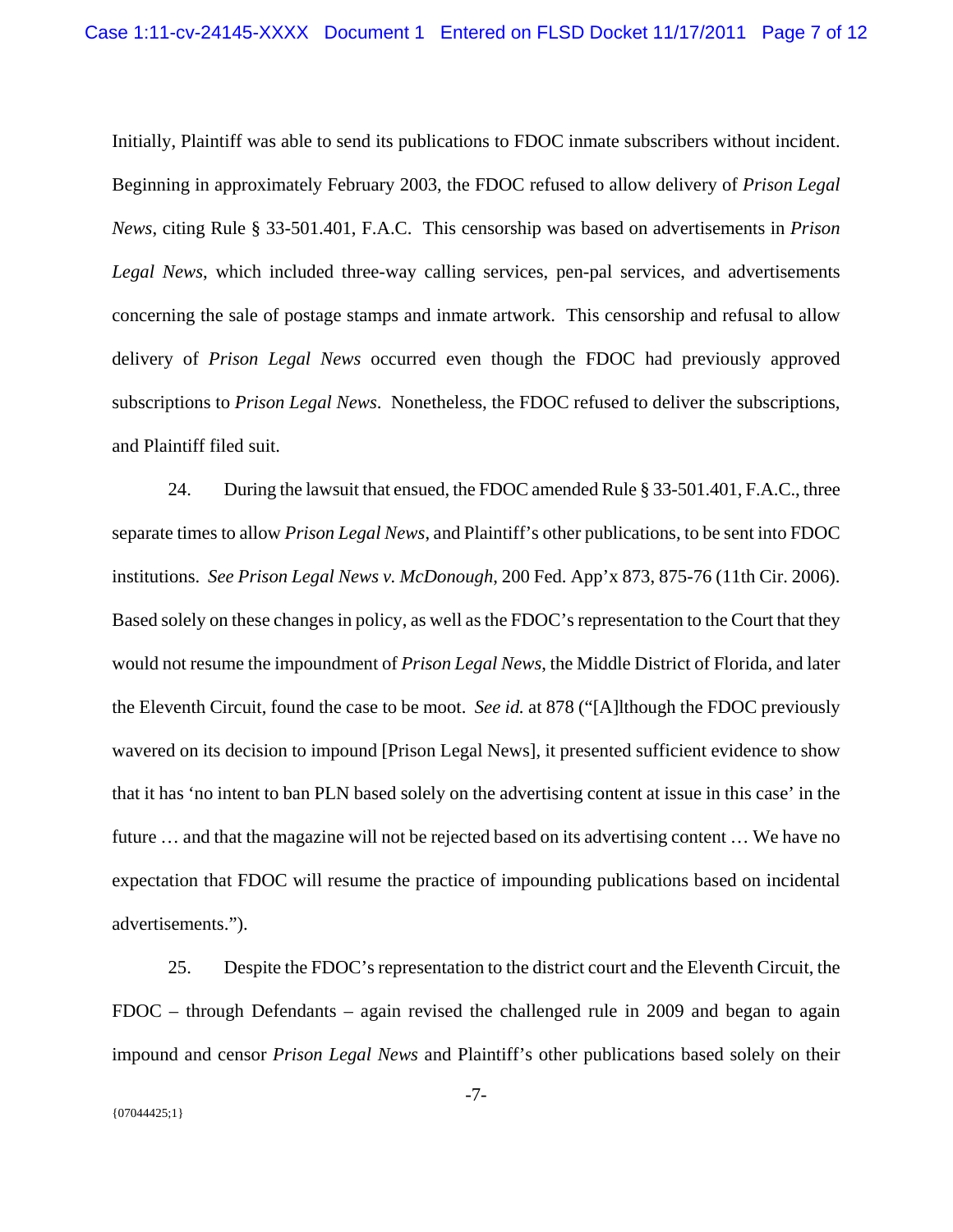advertising content, despite the fact that the prevalence of advertisements in the impounded publications had not been altered in any way since the FDOC's misrepresentations to the district court and the Eleventh Circuit.

26. Since the FDOC's latest revision to the challenged rule and resumed censorship of *Prison Legal News*, Plaintiff has been unable to fulfill its stated mission of educating prisoners and has been unable to distribute its constitutionally protected materials to FDOC inmates. Instead, these publications have been returned to Plaintiff by defendants Mayo, Churchwell and Jenkins, and other correctional facilities under the control of defendant Tucker.

27. None of the publications at issue in this case violate FDOC policies or regulations and the censorship of these materials furthers no legitimate penological interest. Nonetheless, Defendants are refusing to allow these publications to be delivered to Florida inmate subscribers on the basis that they contain "advertising [which is] prevalent throughout the publication for (1) threeway calling services; (2) pen-pal services; (3) the purchase of products or services with postage stamps; or (4) conducting a business or profession while incarcerated." *See* Admissible Reading Material Rule, Rule § 33-501.401(3)(l), F.A.C.

28. Since the FDOC's resumed censorship of Plaintiff's publications, Defendants have failed and refused to provide Plaintiff with notice and an opportunity to be heard and/or protest the decision each time Plaintiff's publications are censored by the FDOC.

29. Since the FDOC – through Defendants – began to again impound and censor *Prison Legal News* and Plaintiff's other publications in 2009, Plaintiff has filed numerous appeals regarding the rejection of *Prison Legal News* and Plaintiff's other impounded publications with the FDOC's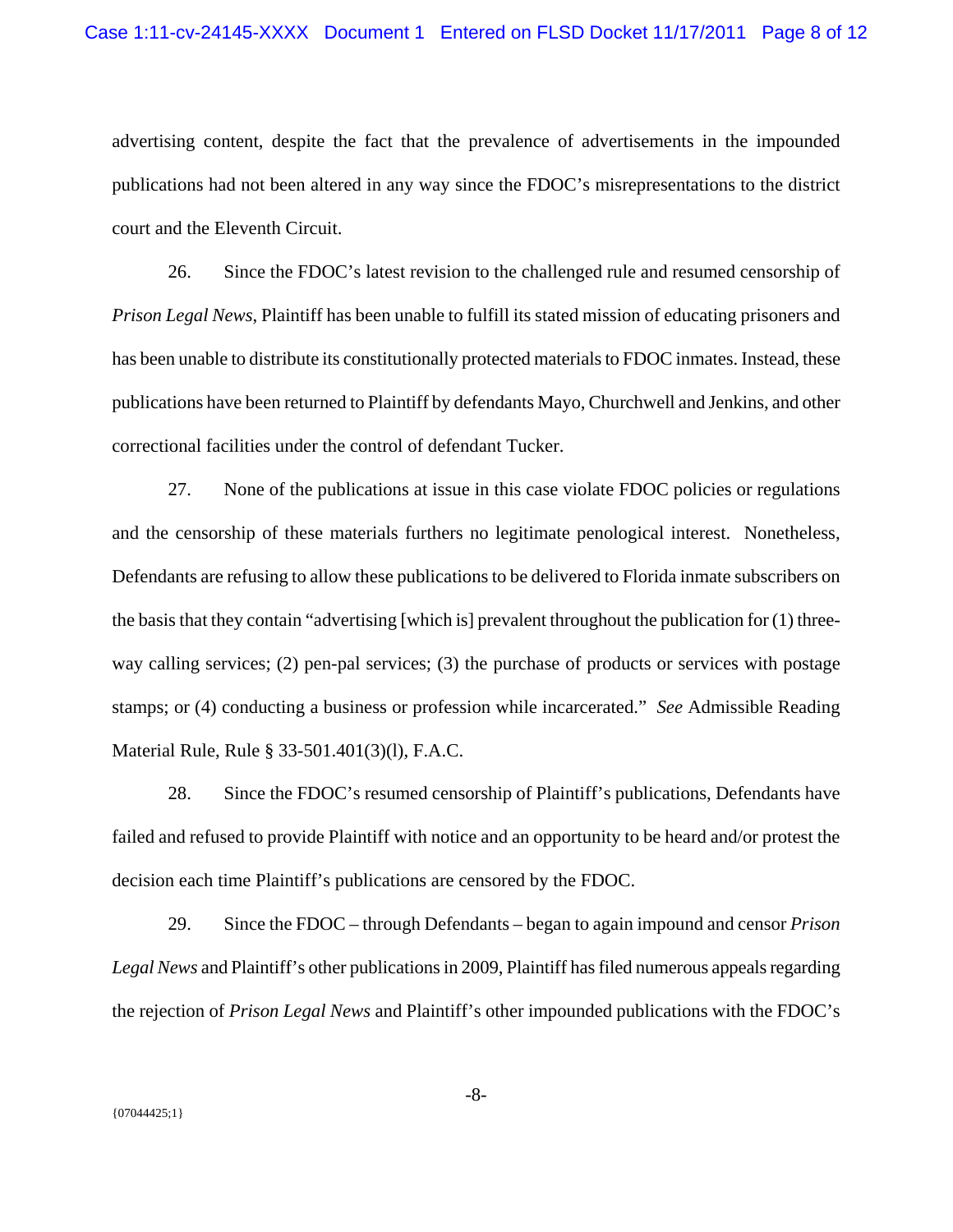Literature Review Committee when Plaintiff is informed by its inmate subscribers that its publications have been rejected by the FDOC. All of Plaintiff's appeals have been denied.

30. There is not a valid, rational connection between the Defendants' application of Rule § 33-501.401(3), F.A.C., to Plaintiff's publications, and any legitimate governmental interest put forward to attempt to justify it.

# **Count I**

### **Unconstitutional Censorship of PLN**

31. Plaintiff hereby incorporates by reference all allegations contained in ¶¶ 1 through 30 of this Complaint, as if set forth fully herein.

32. Plaintiff sends publications to inmates throughout the nation, including those in Defendants' custody; this behavior enjoys protection under the First and Fourteenth Amendments.

33. Defendants' actions in refusing to deliver or allow delivery of Plaintiff's publications to Florida inmates, solely because of the presence of certain advertisements within these publications, violate Plaintiff's rights of free speech, press and association as protected by the First and Fourteenth Amendments to the U.S. Constitution and 42 U.S.C. § 1983.

# **Count II**

#### **Violation of Due Process**

34. Plaintiff hereby incorporates by reference all allegations contained in ¶¶ 1 through 30 of this Complaint, as if set forth fully herein.

35. Defendant officials, in denying Plaintiff its right to communicate with its current and potential inmate subscribers, have deprived Plaintiff of constitutionally protected liberty and/or property interests without due process of law.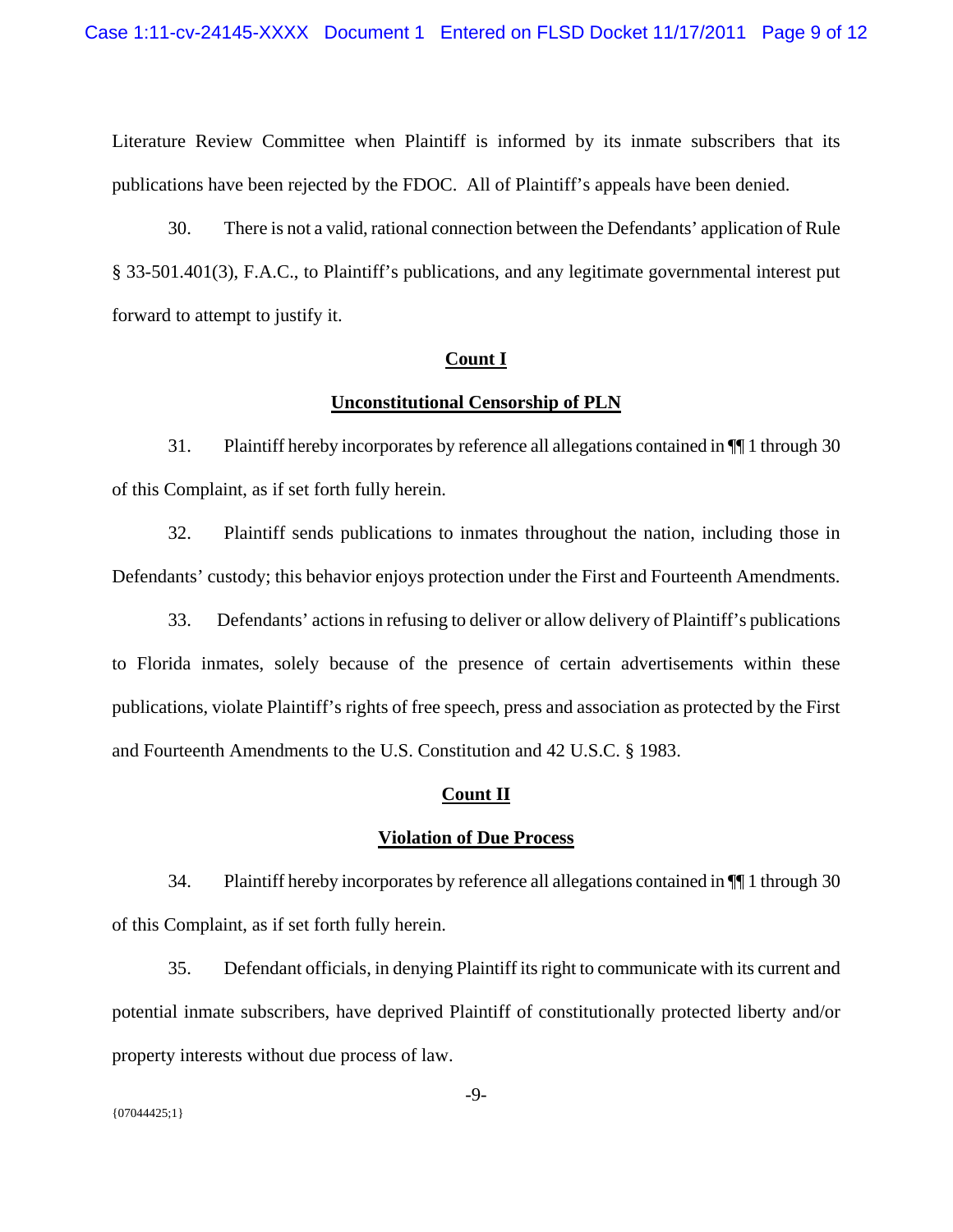36. Defendant officials' actions, as alleged herein, constitute state action.

37. Defendant officials' failure and refusal to provide Plaintiff with constitutionally required notice and an opportunity to be heard and/or protest the decision each time Plaintiff's publications are censored by the FDOC violates Plaintiff's rights to due process of law protected by the Fifth and Fourteenth Amendments to the U.S. Constitution and by 42 U.S.C. § 1983.

## **Request for Relief**

**WHEREFORE** Plaintiff respectfully requests that this Court grant the following relief:

(a) Declare that Defendants' conduct violates Plaintiff's rights under the First, Fifth, and Fourteenth Amendments to the U.S. Constitution;

(b) Declare that Rule § 33-501.401(3), F.A.C., as applied to Plaintiff by Defendants, violates Plaintiff's rights under the First, Fifth, and Fourteenth Amendments to the U.S. Constitution;

(c) Enter preliminary and permanent injunctive relief establishing that Rule § 33- 501.401(3), F.A.C., is unconstitutional as applied by Defendants to Plaintiff's publications, prohibiting Defendants from refusing to deliver Plaintiff's publications to Florida inmate subscribers, ordering Defendants to deliver all past issues of Plaintiff's publications which have previously been censored and withheld from their Florida inmate subscribers, and requiring Defendants to provide Plaintiff with individualized notice and an opportunity to be heard and/or protest the decision each time Plaintiff's publications are censored by Defendants;

(d) Award Plaintiff its costs and attorneys' fees arising out of this litigation, pursuant to 42 U.S.C. § 1988; and

(e) Grant Plaintiff such other and further relief as the Court may deem just and equitable.

 ${07044425;1}$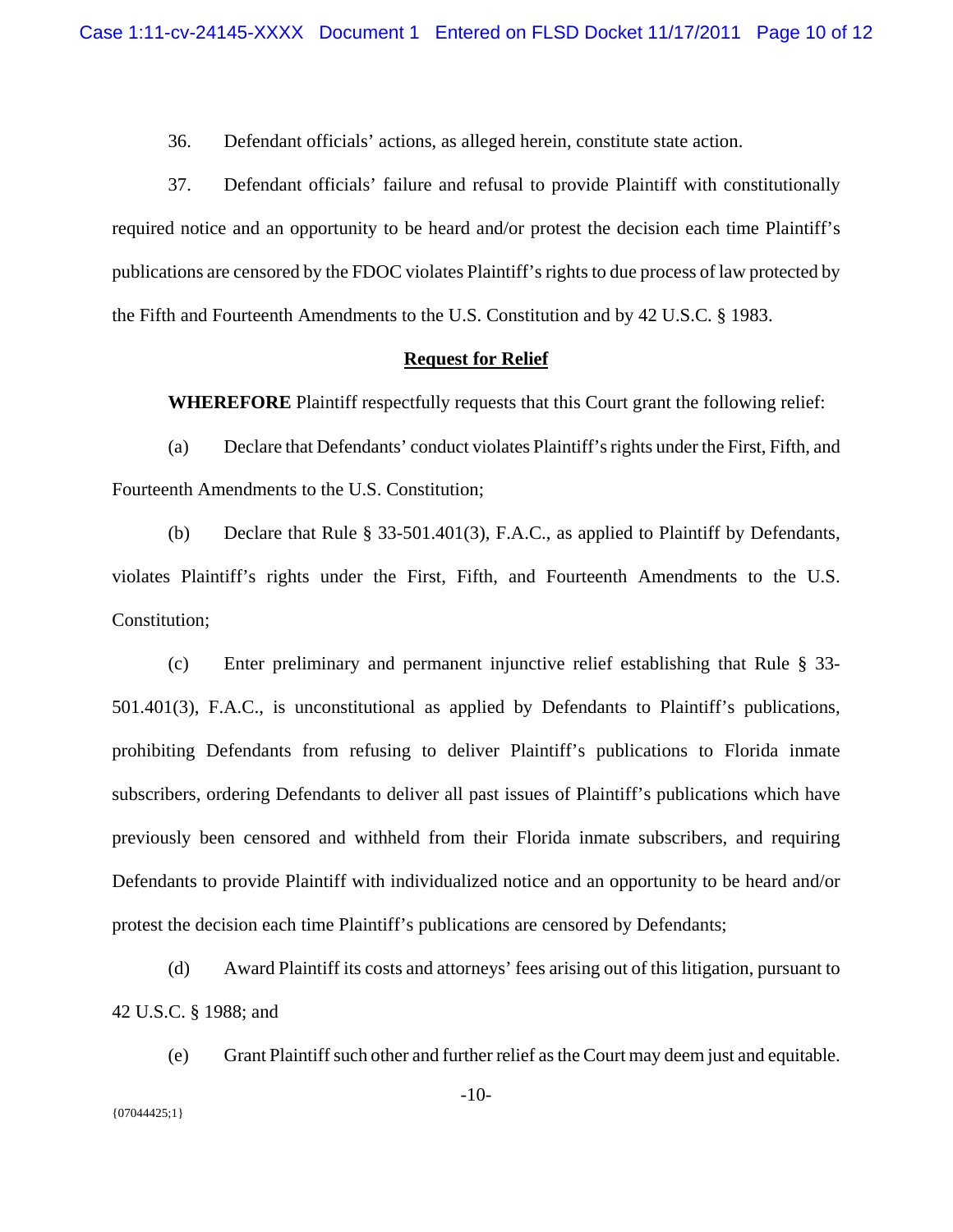Respectfully submitted,

 Randall C. Berg, Jr., Esq. Florida Bar No. 318371 Joshua A. Glickman, Esq. Florida Bar No. 43994 Shawn A. Heller, Esq. Florida Bar No. 46346

 Florida Justice Institute, Inc. 3750 Miami Tower 100 S.E. Second Street Miami, Florida 33131-2309 305-358-2081 305-358-0910 (FAX) E-mail: *RBerg@FloridaJusticeInstitute.org* E-mail: *JGlickman@FloridaJusticeInstitute.org*  E-mail: *SHeller@FloridaJusticeInstitute.org* 

Randall C. Marshall, Esq. Florida Bar No. 181765

 American Civil Liberties Union Found. of Fla. 4500 Biscayne Blvd. Suite 340 Miami, Florida 33137 786-363-2707 786-363-1108 (FAX) E-mail: *RMarshall@aclufl.org* 

Lance Weber, Esq. $<sup>1</sup>$ </sup> Human Rights Defense Center P.O. Box 2420, Brattleboro, VT 05303 802-579-1309 866-228-1681 (FAX) E-Mail: lweber@humanrightsdefensecenter.org

Attorneys for the Plaintiffs

 $\overline{a}$ 

<sup>1</sup> Motion to Appear *Pro Hac Vice* filed contemporaneously.